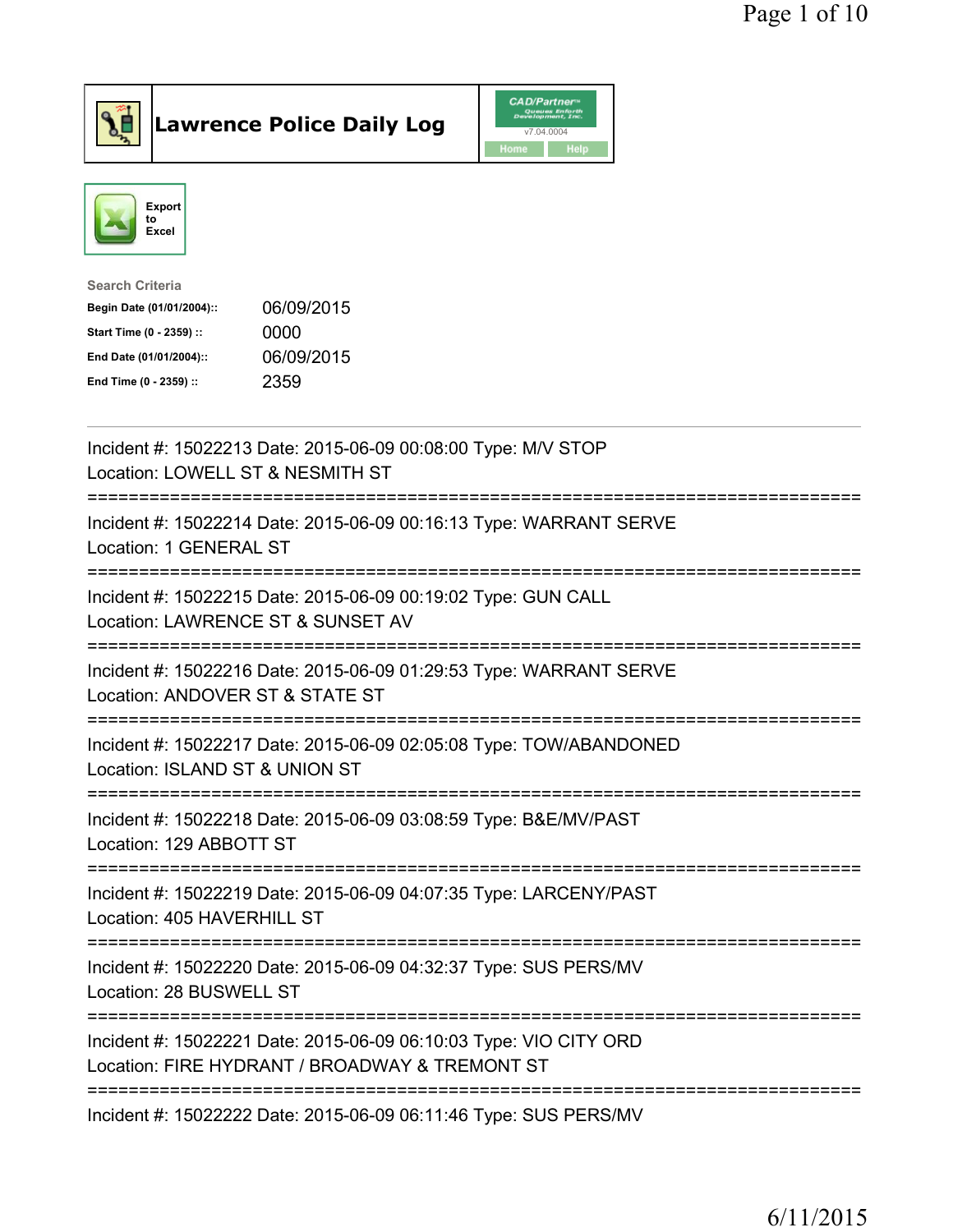Location: SPRING ST & WAYNE ST =========================================================================== Incident #: 15022223 Date: 2015-06-09 06:15:23 Type: M/V STOP Location: 26 PLEASANT ST =========================================================================== Incident #: 15022224 Date: 2015-06-09 06:16:41 Type: B&E/MV/PAST Location: 468 CANAL ST =========================================================================== Incident #: 15022225 Date: 2015-06-09 06:37:49 Type: M/V STOP Location: PROSPECT ST & VINE ST =========================================================================== Incident #: 15022227 Date: 2015-06-09 07:05:30 Type: RECOV/STOL/MV Location: 76 BELLEVUE ST =========================================================================== Incident #: 15022226 Date: 2015-06-09 07:06:14 Type: M/V STOP Location: 39 HAVERHILL ST =========================================================================== Incident #: 15022228 Date: 2015-06-09 07:07:28 Type: ALARMS Location: OCOA MARKET / 461 HAMPSHIRE ST =========================================================================== Incident #: 15022229 Date: 2015-06-09 07:13:44 Type: ALARMS Location: NEW ENGLAND METHODIST CHURCH / 635 HAVERHILL ST =========================================================================== Incident #: 15022230 Date: 2015-06-09 07:26:46 Type: NOTIFICATION Location: 1 MERRIMACK VIEW CT =========================================================================== Incident #: 15022231 Date: 2015-06-09 07:51:06 Type: SUS PERS/MV Location: PILGRIM RD =========================================================================== Incident #: 15022232 Date: 2015-06-09 08:19:19 Type: STOL/MV/PAS Location: 30 PLEASANT ST =========================================================================== Incident #: 15022233 Date: 2015-06-09 08:39:10 Type: M/V STOP Location: 26 WELLS ST =========================================================================== Incident #: 15022234 Date: 2015-06-09 08:58:44 Type: TRESPASSING Location: 45 BROADWAY FL 8 =========================================================================== Incident #: 15022235 Date: 2015-06-09 09:32:49 Type: DOMESTIC/PROG Location: 66 BENNINGTON ST FL 3 =========================================================================== Incident #: 15022236 Date: 2015-06-09 09:37:08 Type: INVEST CONT Location: 37 MAY ST FL 3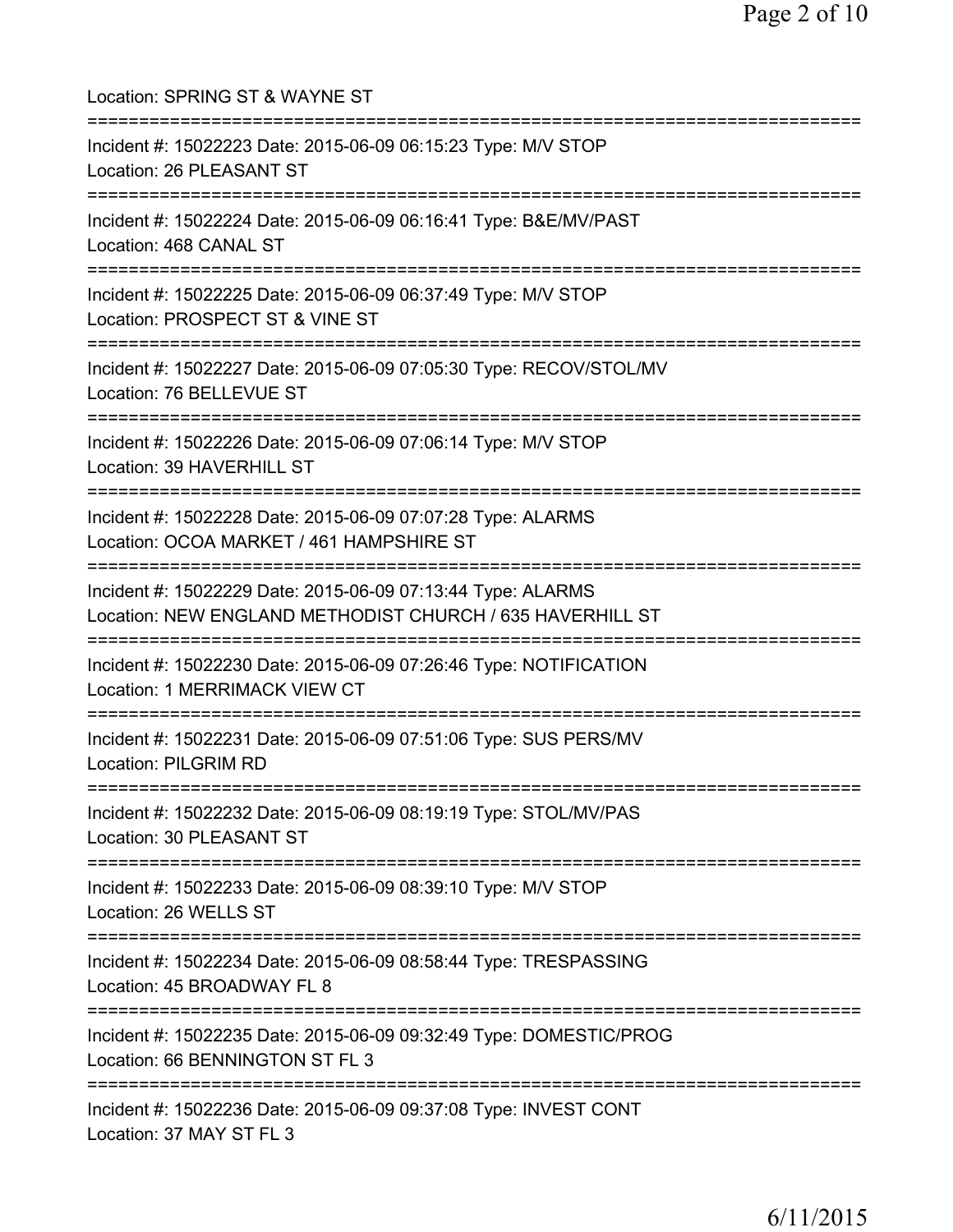| Incident #: 15022237 Date: 2015-06-09 10:00:42 Type: THREATS<br>Location: DTA OFFICE / 280 MERRIMACK ST FL 2ND                                    |
|---------------------------------------------------------------------------------------------------------------------------------------------------|
| Incident #: 15022238 Date: 2015-06-09 10:13:08 Type: 209A/SERVE<br>Location: 81 WEST ST #4                                                        |
| Incident #: 15022239 Date: 2015-06-09 10:19:20 Type: 209A/SERVE<br>Location: 81 CROSS ST #3                                                       |
| Incident #: 15022240 Date: 2015-06-09 10:24:43 Type: TOW OF M/V<br>Location: GARDEN ST & JACKSON ST                                               |
| Incident #: 15022241 Date: 2015-06-09 10:27:37 Type: 209A/SERVE<br>Location: 1 TREMONT ST #11                                                     |
| Incident #: 15022242 Date: 2015-06-09 10:33:03 Type: 209A/SERVE<br>Location: 64 TREMONT ST                                                        |
| Incident #: 15022244 Date: 2015-06-09 10:37:34 Type: 209A/SERVE<br>Location: 37 BENNINGTON ST                                                     |
| :==================================<br>Incident #: 15022243 Date: 2015-06-09 10:38:13 Type: AUTO ACC/UNK PI<br>Location: MR TUX / 59 MERRIMACK ST |
| Incident #: 15022245 Date: 2015-06-09 10:44:45 Type: DOMESTIC/PROG<br>Location: 11 LAWRENCE ST #808                                               |
| Incident #: 15022246 Date: 2015-06-09 10:49:19 Type: 209A/SERVE<br>Location: 302 LAWRENCE ST FL 3                                                 |
| Incident #: 15022247 Date: 2015-06-09 10:52:17 Type: TOW OF M/V<br>Location: SANTANDER BANK / 296 ESSEX ST<br>=============================       |
| Incident #: 15022248 Date: 2015-06-09 10:58:28 Type: DRUG VIO<br>Location: CANAL ST & MARSTON ST                                                  |
| Incident #: 15022249 Date: 2015-06-09 11:12:00 Type: MEDIC SUPPORT<br>Location: 248 BROADWAY #13                                                  |
| Incident #: 15022250 Date: 2015-06-09 11:21:01 Type: STOL/MV/PAS<br>Location: 1 WATER ST                                                          |
|                                                                                                                                                   |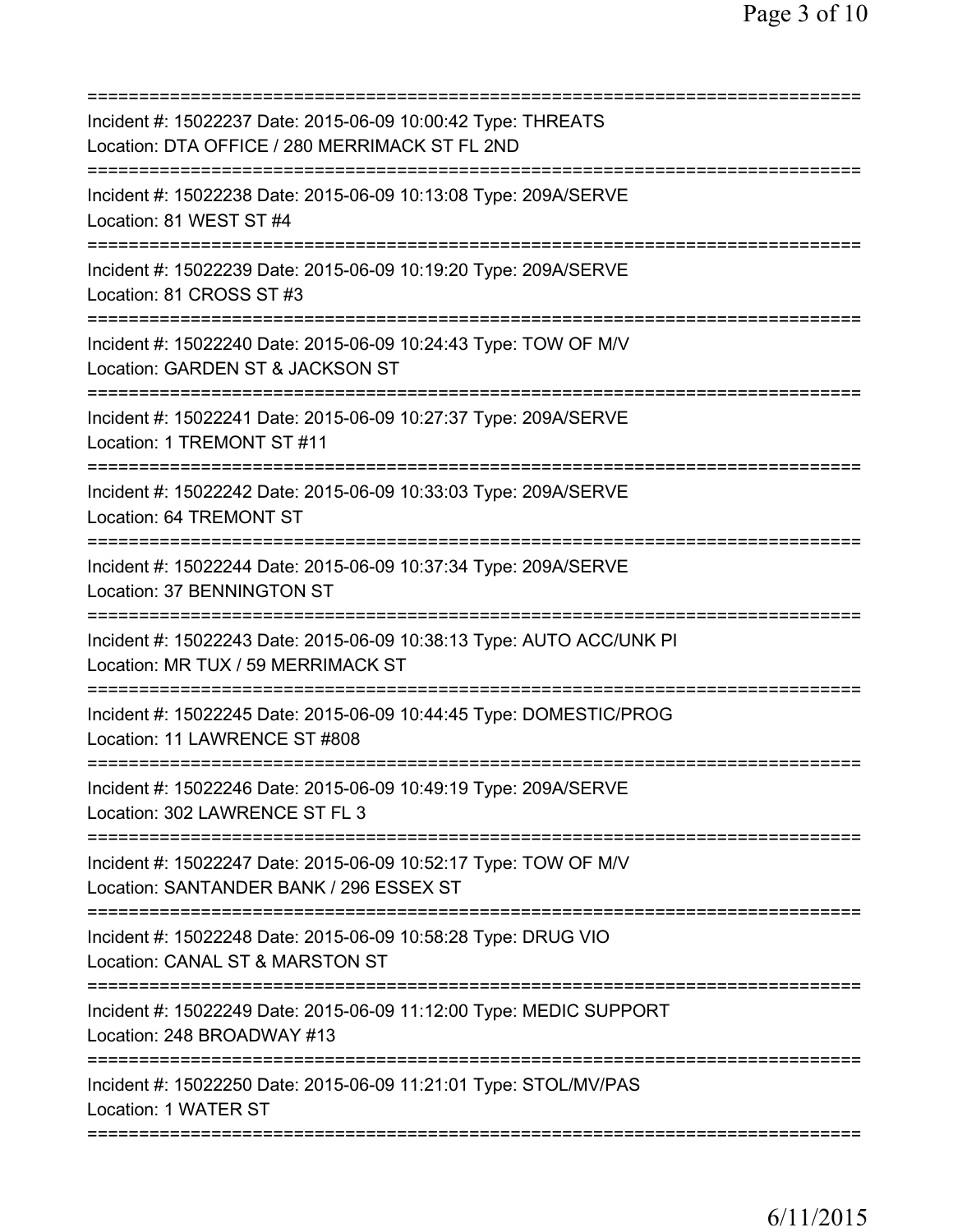| Incident #: 15022251 Date: 2015-06-09 11:23:29 Type: KEEP PEACE<br>Location: 50 1/2 COMMON ST                                                                       |
|---------------------------------------------------------------------------------------------------------------------------------------------------------------------|
| Incident #: 15022252 Date: 2015-06-09 11:27:17 Type: ANIMAL COMPL<br>Location: 8 TENNEY ST                                                                          |
| Incident #: 15022253 Date: 2015-06-09 11:46:43 Type: INVEST CONT<br>Location: 29 KENDRICK ST                                                                        |
| Incident #: 15022254 Date: 2015-06-09 12:20:04 Type: WARRANT SERVE<br>Location: BRADFORD ST & WINSLOW PL                                                            |
| Incident #: 15022255 Date: 2015-06-09 12:31:19 Type: TOW OF M/V<br>Location: METHUEN ST & MILL ST                                                                   |
| =========================<br>-----------<br>Incident #: 15022256 Date: 2015-06-09 12:45:46 Type: SUICIDE ATTEMPT<br>Location: SPECTRUM HEALTH SYSTEM / 487 ESSEX ST |
| ;===================================<br>Incident #: 15022257 Date: 2015-06-09 12:56:30 Type: MV/BLOCKING<br>Location: 49 EXCHANGE ST                                |
| ==================================<br>Incident #: 15022258 Date: 2015-06-09 13:04:24 Type: GUN CALL<br>Location: MARSTON ST & STORROW ST                            |
| Incident #: 15022259 Date: 2015-06-09 13:17:32 Type: TOW OF M/V<br>Location: APPLETON ST & ESSEX ST                                                                 |
| Incident #: 15022260 Date: 2015-06-09 13:17:52 Type: DISTURBANCE<br>Location: 2 APPLETON ST                                                                         |
| Incident #: 15022261 Date: 2015-06-09 13:18:10 Type: THREATS<br>Location: 2 MARSHALLS WY                                                                            |
| Incident #: 15022262 Date: 2015-06-09 13:27:08 Type: B&E FOLLOW UP<br>Location: 96 NESMITH ST                                                                       |
| Incident #: 15022263 Date: 2015-06-09 13:38:33 Type: HIT & RUN M/V<br>Location: 101 AMESBURY ST                                                                     |
| Incident #: 15022264 Date: 2015-06-09 13:42:43 Type: NEIGHBOR PROB<br>Location: 93 BRADFORD ST #FRONT                                                               |
| Incident #: 15022265 Date: 2015-06-09 13:50:16 Type: THREATS                                                                                                        |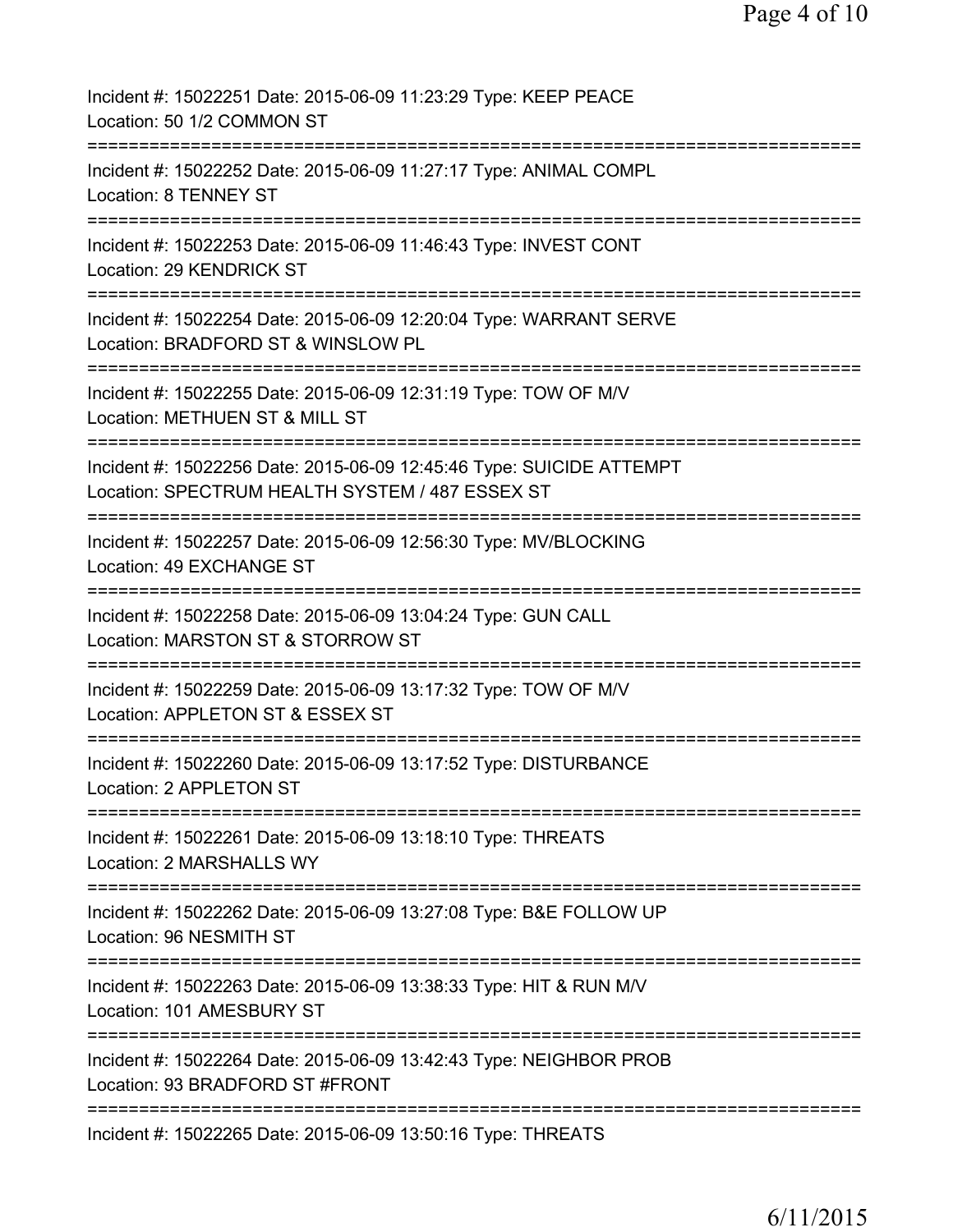Location: 28 MONTGOMERY ST FL 2 =========================================================================== Incident #: 15022266 Date: 2015-06-09 13:59:01 Type: STOL/MV/PAS Location: 27 MANCHESTER ST =========================================================================== Incident #: 15022267 Date: 2015-06-09 14:14:59 Type: MV/BLOCKING Location: A AFFORDABLE AUTO INSURANCE / 67 WINTHROP AV =========================================================================== Incident #: 15022268 Date: 2015-06-09 14:19:32 Type: SUICIDE ATTEMPT Location: 212 S UNION ST #D =========================================================================== Incident #: 15022269 Date: 2015-06-09 14:25:03 Type: A&B PAST Location: PRONTO PIZZA / 65 S UNION ST =========================================================================== Incident #: 15022270 Date: 2015-06-09 14:32:23 Type: LIC PLATE STO Location: 112 MARSTON ST =========================================================================== Incident #: 15022271 Date: 2015-06-09 14:57:23 Type: MV/BLOCKING Location: HENNESSEY SCHOOL / 122 HANCOCK ST =========================================================================== Incident #: 15022272 Date: 2015-06-09 15:08:52 Type: LIC PLATE STO Location: 7 GRACE TER =========================================================================== Incident #: 15022273 Date: 2015-06-09 15:13:12 Type: M/V STOP Location: HAVERHILL ST & WEST ST =========================================================================== Incident #: 15022274 Date: 2015-06-09 15:22:50 Type: SUS PERS/MV Location: 205 BROADWAY =========================================================================== Incident #: 15022275 Date: 2015-06-09 15:23:36 Type: SUS PERS/MV Location: SUBWAY / 160 WINTHROP AV =========================================================================== Incident #: 15022276 Date: 2015-06-09 15:25:07 Type: WARRANT SERVE Location: STEARNS AV =========================================================================== Incident #: 15022277 Date: 2015-06-09 15:30:51 Type: M/V STOP Location: 283 LOWELL ST =========================================================================== Incident #: 15022278 Date: 2015-06-09 15:37:42 Type: M/V STOP Location: 240 BROADWAY =========================================================================== Incident #: 15022279 Date: 2015-06-09 15:38:24 Type: M/V STOP Location: 50 BROADWAY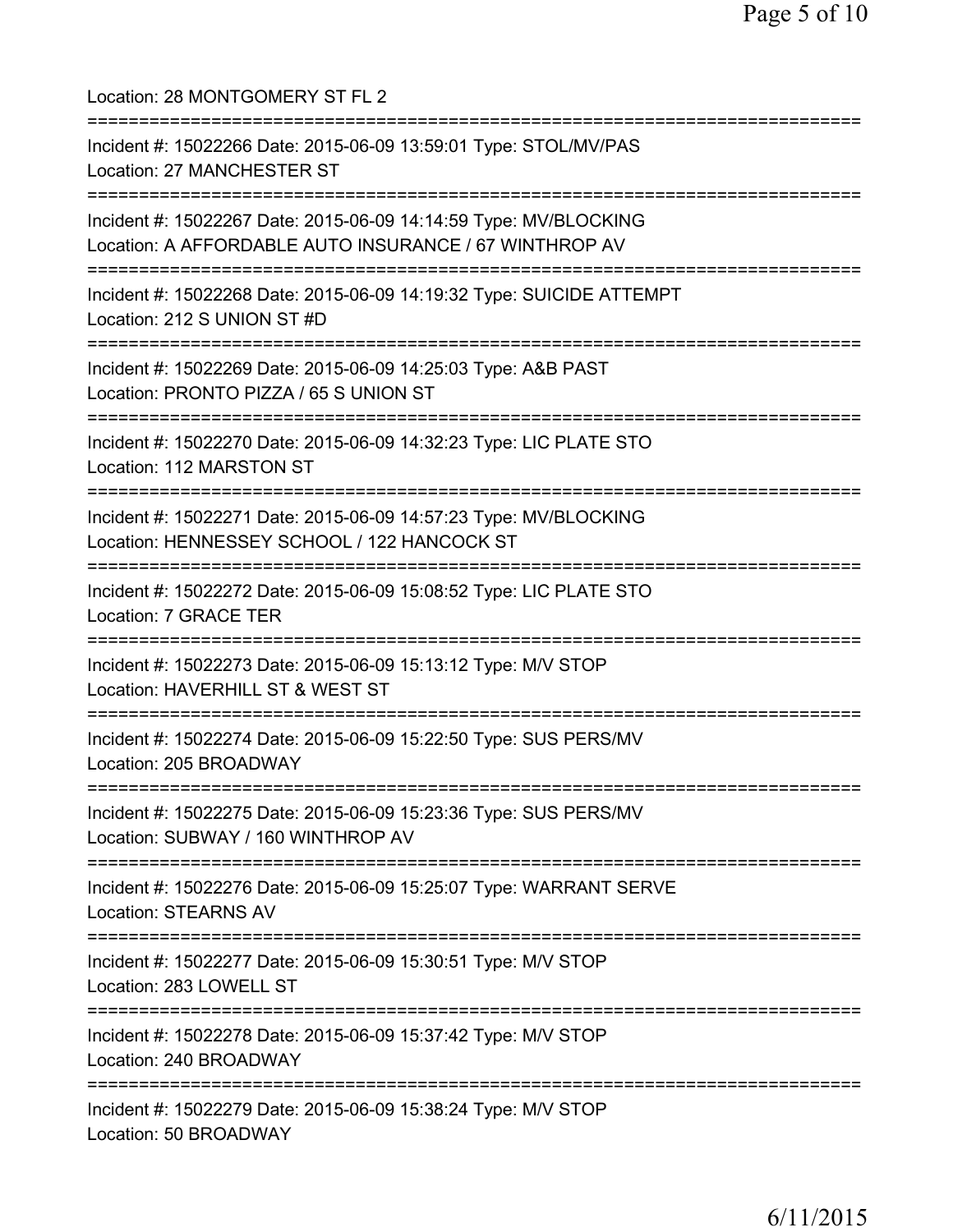| Incident #: 15022280 Date: 2015-06-09 15:43:30 Type: MV/BLOCKING<br>Location: 109 STEARNS AV                                                   |
|------------------------------------------------------------------------------------------------------------------------------------------------|
| Incident #: 15022281 Date: 2015-06-09 16:02:30 Type: SUS PERS/MV<br>Location: 1 BROOK ST                                                       |
| Incident #: 15022282 Date: 2015-06-09 16:36:09 Type: WARRANT SERVE<br>Location: 90 LOWELL ST #1                                                |
| Incident #: 15022283 Date: 2015-06-09 16:37:39 Type: DISTURBANCE<br>Location: 233 JACKSON ST                                                   |
| Incident #: 15022284 Date: 2015-06-09 16:39:08 Type: DOMESTIC/PAST<br>Location: 380 ELM ST                                                     |
| Incident #: 15022285 Date: 2015-06-09 16:39:27 Type: ASSIST FIRE<br>Location: RIVER FRONT PARK / EVERETT ST<br>=============================== |
| Incident #: 15022286 Date: 2015-06-09 17:04:43 Type: MV/BLOCKING<br>Location: 28 FITZ ST                                                       |
| Incident #: 15022287 Date: 2015-06-09 17:10:22 Type: SERVE 209A<br>Location: 242 HAVERHILL ST                                                  |
| Incident #: 15022288 Date: 2015-06-09 17:18:28 Type: MAL DAMAGE<br>Location: 109 WALNUT ST                                                     |
| Incident #: 15022289 Date: 2015-06-09 17:18:53 Type: GENERAL SERV<br>Location: 19 BROOK ST                                                     |
| Incident #: 15022290 Date: 2015-06-09 17:20:49 Type: SUS PERS/MV<br>Location: NEWTON ST & SALEM ST                                             |
| Incident #: 15022291 Date: 2015-06-09 17:25:01 Type: NOISE ORD<br>Location: 340 HAMPSHIRE ST                                                   |
| Incident #: 15022292 Date: 2015-06-09 17:54:18 Type: ALARM/BURG<br>Location: BULLDOG LIMITED / 620 ESSEX ST                                    |
| Incident #: 15022293 Date: 2015-06-09 17:56:05 Type: GENERAL SERV<br>Location: SAWTECH (CORI INDUSTRIES) / 11 GLENN ST                         |
|                                                                                                                                                |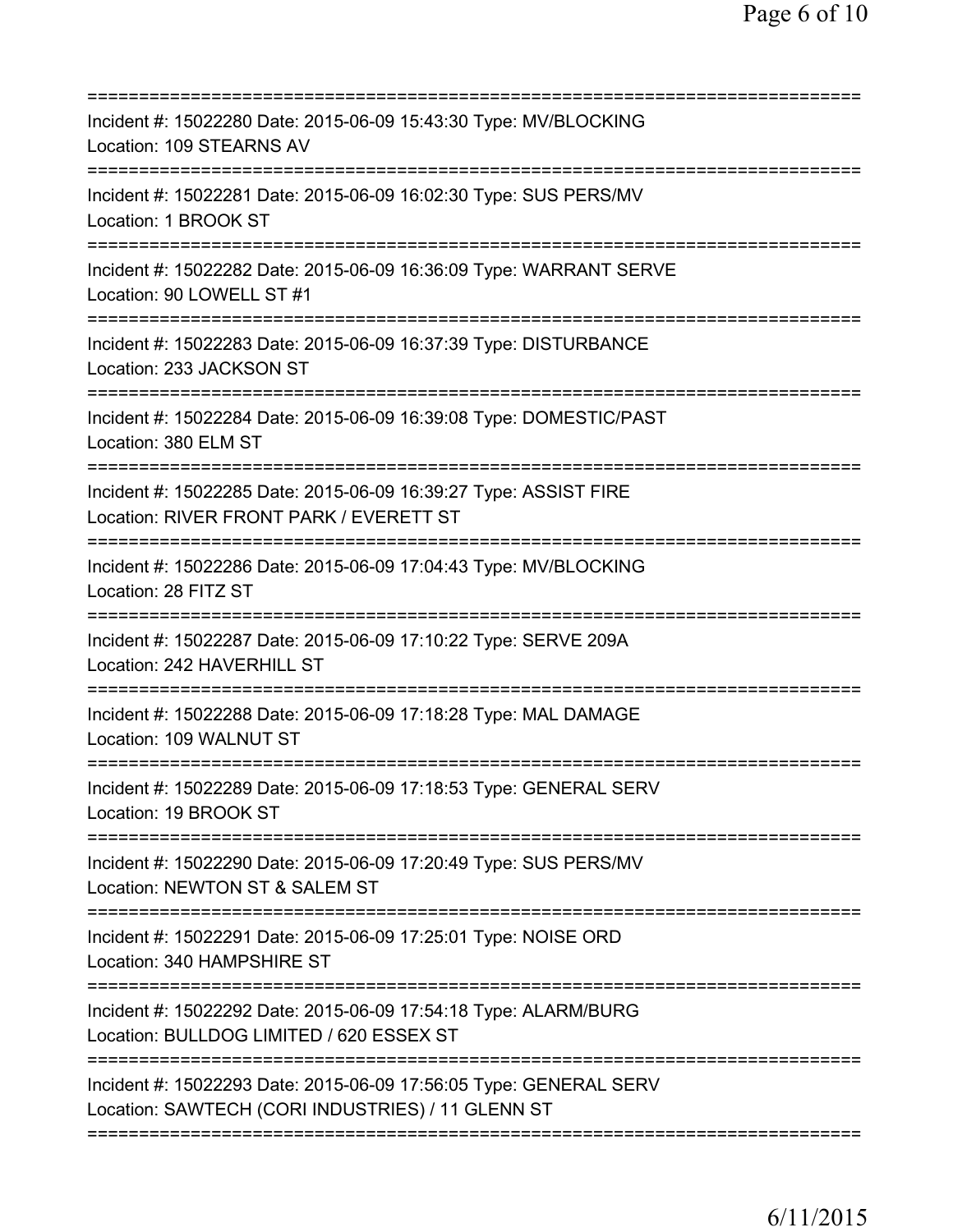| Incident #: 15022294 Date: 2015-06-09 17:56:24 Type: ALARM/BURG<br>Location: IGLESIA BAUTISTA BIBLICA / 3 GREEN ST                  |
|-------------------------------------------------------------------------------------------------------------------------------------|
| Incident #: 15022296 Date: 2015-06-09 17:59:42 Type: COURT DOC SERVE<br>Location: 11 NEWBURY ST                                     |
| Incident #: 15022295 Date: 2015-06-09 18:05:54 Type: DRUG OVERDOSE<br><b>Location: MANCHESTER ST PARK</b>                           |
| Incident #: 15022297 Date: 2015-06-09 18:12:23 Type: M/V STOP<br>Location: AMESBURY ST & ESSEX ST                                   |
| Incident #: 15022298 Date: 2015-06-09 18:17:17 Type: DRUG VIO<br>Location: 133 BAILEY ST                                            |
| Incident #: 15022299 Date: 2015-06-09 18:30:59 Type: GUN CALL<br>Location: 348 HAVERHILL ST<br>:=================================== |
| Incident #: 15022300 Date: 2015-06-09 18:41:17 Type: ALARM/BURG<br>Location: 1138 ESSEX ST FL 2<br>==============                   |
| Incident #: 15022301 Date: 2015-06-09 18:45:51 Type: WARRANT SERVE<br>Location: 34 SHAW ST                                          |
| Incident #: 15022302 Date: 2015-06-09 18:55:09 Type: M/V STOP<br>Location: PARK ST & SPRUCE ST                                      |
| Incident #: 15022303 Date: 2015-06-09 18:57:46 Type: ALARM/BURG<br>Location: PARONE RESIDENCE / 71 MARKET ST                        |
| Incident #: 15022304 Date: 2015-06-09 19:00:25 Type: PARK & WALK<br>Location: BROOK ST                                              |
| Incident #: 15022305 Date: 2015-06-09 19:11:44 Type: MV/BLOCKING<br>Location: 15 BROOKFIELD ST                                      |
| Incident #: 15022306 Date: 2015-06-09 19:55:11 Type: SUS PERS/MV<br>Location: BELKNAP ST & WOLCOTT AV                               |
| Incident #: 15022307 Date: 2015-06-09 20:29:58 Type: DOMESTIC/PROG<br>Location: 200 PARKER ST FL 1                                  |
| Incident #: 15022308 Date: 2015-06-09 20:39:52 Type: NEIGHBOR PROB                                                                  |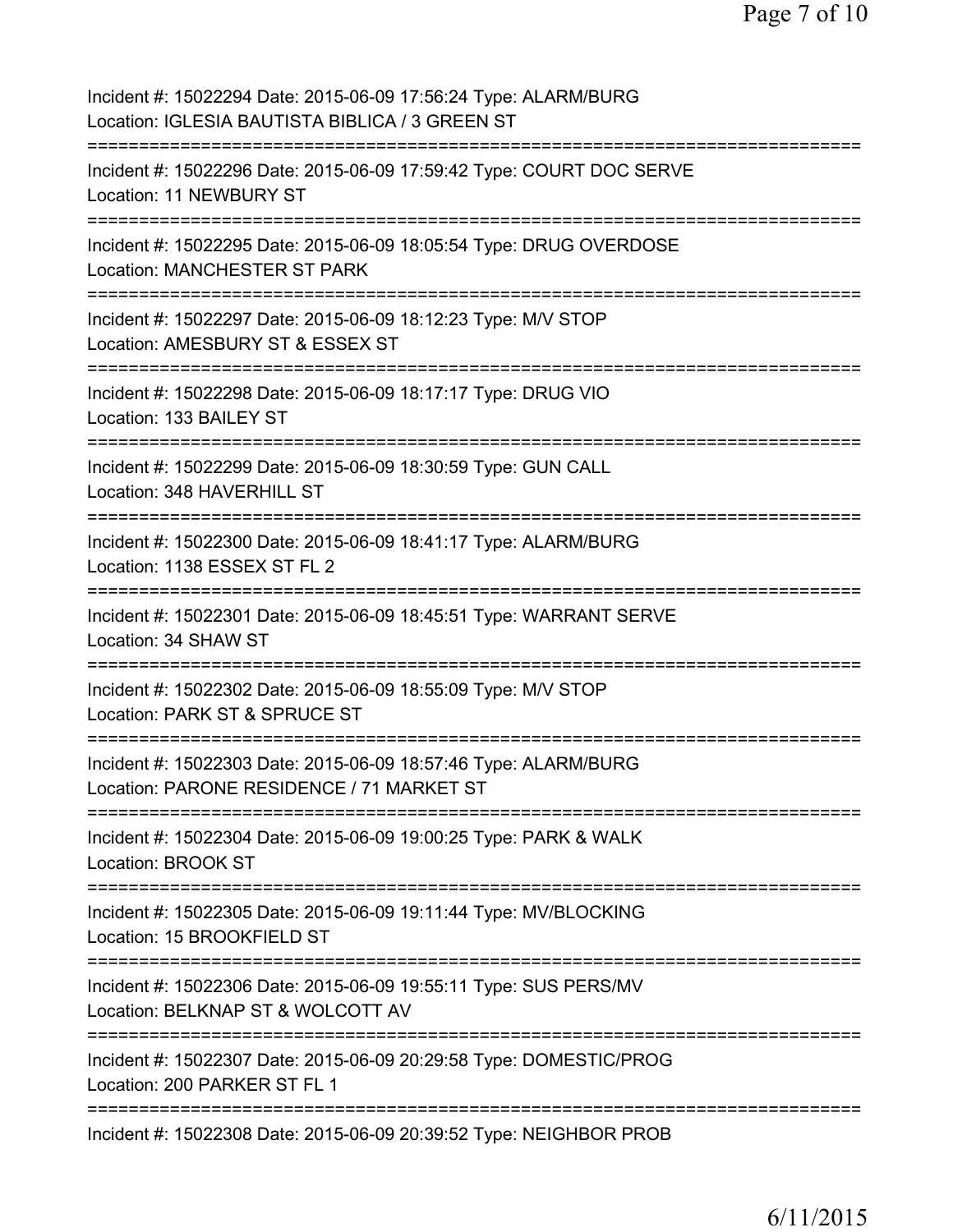| Location: 556 HAVERHILL ST                                                                                                            |
|---------------------------------------------------------------------------------------------------------------------------------------|
| Incident #: 15022309 Date: 2015-06-09 20:41:39 Type: COURT DOC SERVE<br>Location: 59 MYRTLE ST<br>===========================         |
| Incident #: 15022310 Date: 2015-06-09 20:42:21 Type: COURT DOC SERVE<br>Location: 356 BROADWAY<br>===============================     |
| Incident #: 15022311 Date: 2015-06-09 21:01:07 Type: M/V STOP<br>Location: 65 MERRIMACK ST<br>===============================         |
| Incident #: 15022316 Date: 2015-06-09 21:03:05 Type: SUS PERS/MV<br>Location: NORTH COMMON / null                                     |
| Incident #: 15022312 Date: 2015-06-09 21:03:37 Type: M/V STOP<br>Location: ESSEX ST & UNION ST                                        |
| Incident #: 15022313 Date: 2015-06-09 21:03:57 Type: COURT DOC SERVE<br>Location: 340 WATER ST                                        |
| Incident #: 15022314 Date: 2015-06-09 21:05:12 Type: COURT DOC SERVE<br>Location: 476 RIVERSIDE DR<br>.============================== |
| Incident #: 15022315 Date: 2015-06-09 21:06:21 Type: M/V STOP<br>Location: 225 ESSEX ST<br>========================                   |
| Incident #: 15022317 Date: 2015-06-09 21:19:51 Type: SUS PERS/MV<br>Location: 105 WATER ST                                            |
| =========================<br>Incident #: 15022318 Date: 2015-06-09 21:26:30 Type: UNWANTEDGUEST<br>Location: 233 JACKSON ST FL 2      |
| Incident #: 15022319 Date: 2015-06-09 21:29:14 Type: NEIGHBOR PROB<br>Location: 71 LYNN ST                                            |
| Incident #: 15022320 Date: 2015-06-09 21:31:21 Type: COURT DOC SERVE<br>Location: 34 NEWTON ST                                        |
| Incident #: 15022321 Date: 2015-06-09 21:36:31 Type: COURT DOC SERVE<br>Location: 154 SARATOGA ST                                     |
| Incident #: 15022322 Date: 2015-06-09 21:37:20 Type: COURT DOC SERVE<br>Location: 115 BUNKERHILL ST                                   |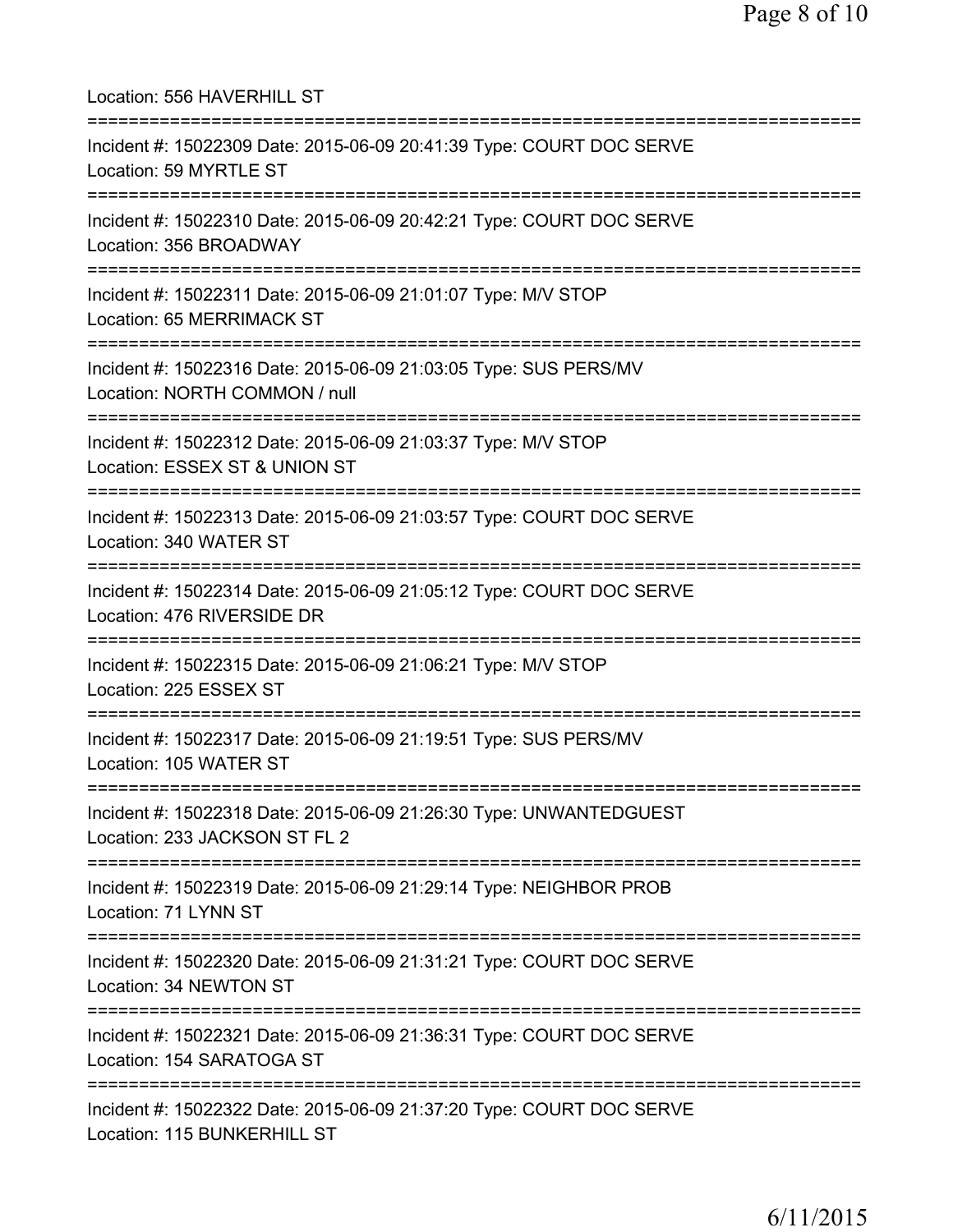| Incident #: 15022323 Date: 2015-06-09 21:43:54 Type: COURT DOC SERVE<br>Location: 334 PROSPECT ST                                    |
|--------------------------------------------------------------------------------------------------------------------------------------|
| Incident #: 15022324 Date: 2015-06-09 21:45:46 Type: M/V STOP<br>Location: 32 LAKE ST                                                |
| Incident #: 15022325 Date: 2015-06-09 21:47:01 Type: M/V STOP<br>Location: ESSEX ST & MILL ST                                        |
| Incident #: 15022326 Date: 2015-06-09 21:51:19 Type: ROBBERY ARMED<br>Location: 11 DAISY ST                                          |
| Incident #: 15022327 Date: 2015-06-09 21:56:10 Type: COURT DOC SERVE<br>Location: 391 PROSPECT ST                                    |
| Incident #: 15022328 Date: 2015-06-09 21:59:21 Type: COURT DOC SERVE<br>Location: 175 ABBOTT ST                                      |
| =================================<br>Incident #: 15022329 Date: 2015-06-09 22:03:49 Type: M/V STOP<br>Location: ALLSTON ST & HIGH ST |
| Incident #: 15022330 Date: 2015-06-09 22:06:37 Type: ALARM/BURG<br>Location: LEONARD SCHOOL / 60 ALLEN ST                            |
| Incident #: 15022331 Date: 2015-06-09 22:21:20 Type: COURT DOC SERVE<br>Location: 25 SPRINGFIELD ST                                  |
| Incident #: 15022332 Date: 2015-06-09 22:23:47 Type: ALARM/BURG<br>Location: SERRANO RESIDENCE / 12 BROMFIELD ST FL 3                |
| Incident #: 15022333 Date: 2015-06-09 22:28:23 Type: M/V STOP<br>Location: ESSEX ST & LAWRENCE ST                                    |
| Incident #: 15022334 Date: 2015-06-09 22:32:45 Type: COURT DOC SERVE<br>Location: 175 ABBOTT ST                                      |
| Incident #: 15022335 Date: 2015-06-09 22:43:42 Type: M/V STOP<br>Location: 69 PARKER ST                                              |
| Incident #: 15022336 Date: 2015-06-09 22:50:14 Type: M/V STOP<br>Location: 150 MYRTLE ST                                             |
|                                                                                                                                      |